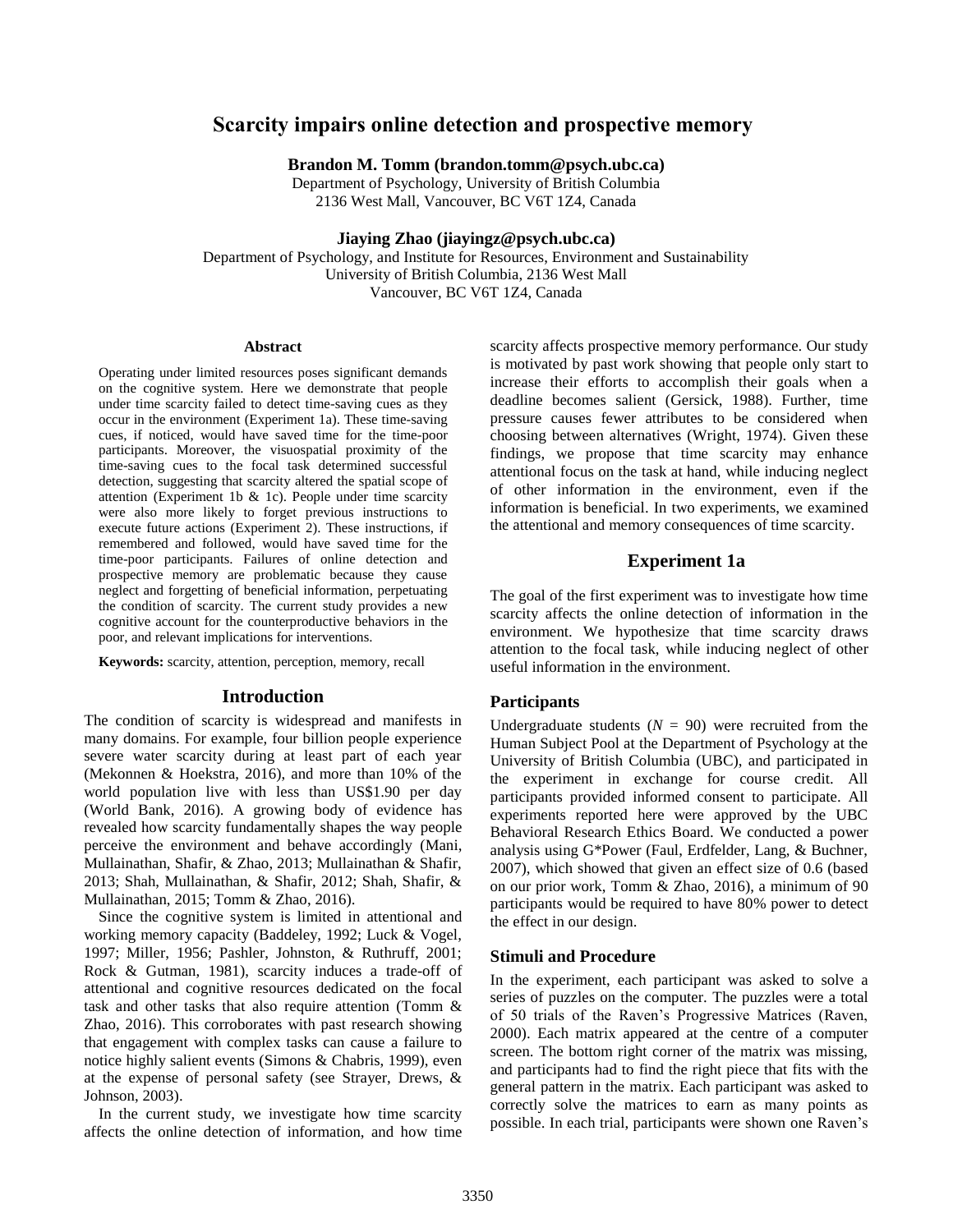matrix, with the numbered pieces appearing below. The response keys appeared in a vertical list on the left side of the screen. In the top-left corner of the screen, the question number and time remaining were displayed (see Figure 1). Participants were not told of the total number of trials until starting the first trial. To solve each matrix, participants pressed a number key corresponding to the correct piece.



Figure 1. Trial screen for Experiment 1a.

To manipulate time scarcity, participants were randomly assigned with either a rich time budget (they had 40 minutes in total to solve the matrices; the time-rich condition,  $N =$ 45), or a poor time budget (they only had 10 minutes in total to solve the matrices; the time-poor condition,  $N = 45$ ). Without explicit instruction or prompting, a time-saving cue appeared in the lower right part of the screen during the experiment. Specifically, on even-numbered trials starting from trial #24, the cue appeared on the screen stating: "This question is not worth any points. Press 'A' to skip." (see Figure 1) Thus, 14 of the 50 trials were allowed to be skipped without any loss of points. The cue appeared at the same as the matrix for those trials, and remained on the screen for 5000ms, and then disappeared. These trials presented an opportunity to skip the question in order to save time. Participants were not told anything about the cue. We wanted to see if they were able to detect this message during the experiment and skipped the even-numbered questions from trial #24.

### **Results and Discussion**

Participants in the time-poor condition almost unanimously used their entire time budget (10 minutes) while participants in the time-rich condition used less than half of their time budget (16 minutes). Given this constraint, the time-poor participants spent less time on the task overall compared to time-rich participants  $[t(88) = 6.51, p < .001, d = 1.37]$ (Figure 2a). The time-poor participants completed fewer trials than the time-rich participants  $[t(88) = 4.71, p < .001,$  $d = .99$ ] (Figure 2b).

Notably, there was marginal difference in accuracy on the Raven's Progressive Matrices between the time-poor and the time-rich participants  $[t(88) = 1.69, p = .09, d = .36]$  (Figure 2c). When accounting for the total amount of time spent on the task, the time-poor participants scored higher accuracy per minute than time-rich participants  $[t(88) =$ 8.09,  $p < .001$ ,  $d = 1.71$ . This result suggests that time scarcity can cause a greater focus on the task at hand, enhancing task performance within the time limit.



Figure 2. Results for Experiment 1a. Error bars represent ±1SEM. \**p*<.05, \*\*\**p*<.001. Note: accuracy was computed for all trials excluding skipped trials.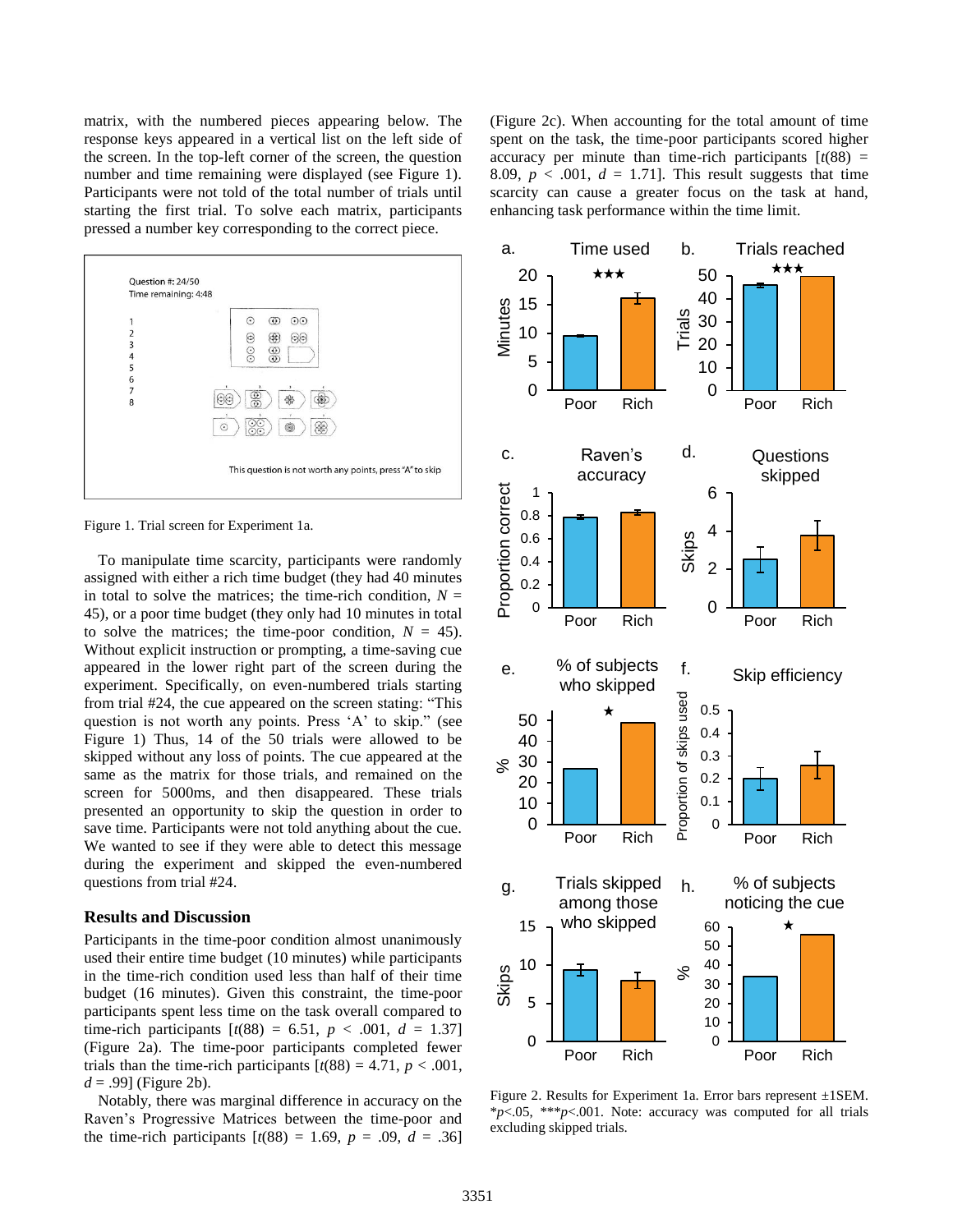Examining the number of questions skipped, we found that there was no significant difference in the average number of questions skipped between the time-poor and the time-rich participants  $[t(88) = 1.23, p = .22, d = .26]$  (Figure 2d). However, only 26.7% of the participants in the timepoor condition skipped at least once, and there were more time-rich participants (48.9%) who skipped at least once  $[X^2(1,90) = 4.72, p = .03]$  (Figure 2e). This result suggests that time scarcity caused a failure to use the time-saving cue appearing on the bottom of the screen.

To control for the total number of trials completed, we calculated skip efficiency as the number of questions skipped divided by the number of possible questions that could be skipped. There was no difference in skip efficiency between the time-poor and the time-rich participants [*t*(88) = .91, *p* = .36, *d* = .19] (Figure 2f).

Among those who skipped at least once, there was no difference in the number of questions skipped between the time-poor and the time-rich participants  $[t(31) = .89, p =$ .38, *d* = .34] (Figure 2g). This means that if the participant noticed the cue at least once, they were able to skip the same number of questions, regardless of scarcity.

To measure retrospective recall of the time-saving cues, we asked participants after completing the task during debriefing to report whether they saw any messages appearing on the screen during the task. We found that the time-poor participants were less likely to report seeing the cues than the time-rich participants  $[X^2(1,84) = 3.81, p =$ .05] (Figure 2h).

These results showed that fewer participants under time scarcity skipped the questions at least once, and reported seeing the cues, compared to time-rich participants. This suggests that time scarcity may narrow attention to the central task, while inducing a neglect of peripheral, even beneficial information in the environment. An alternative explanation is inattentional blindness, suggesting that the time-poor participants were less able to attend to salient but task-irrelevant information, than the time-rich participants. To tease these two accounts apart, we conducted the next experiment, probing whether scarcity alters the spatial scope of attention, or the ability to notice salient stimulus. Specifically, we manipulated the location of the time-saving cue, and examined the likelihood of skipping questions as a function of the spatial location of the cue under scarcity.

## **Experiment 1b**

In this experiment, we reduced the spatial distance between the time-saving cue and the matrix (i.e., the focal task) by moving the cue closer to the center of the screen, and investigated how the spatial proximity of the time-saving cue to the focal task impacted its detection.

#### **Participants, Stimuli, and Procedure**

Participants  $(N = 87)$  were recruited from the Human Subject Pool at UBC, and participated in the experiment in exchange for course credit. The stimuli and the procedure were exactly the same as those in Experiment 1a, except one important change: the time-saving cue (i.e., the message to skip even-numbered questions after trial #24) now appeared directly underneath the Raven's Progressive Matrix after trial #24 for even-numbered questions (Figure 3).

If the neglect of the time-saving cue in Experiment 1a was due to the spatial narrowing of attention under scarcity, we would predict that the time-poor participants would be more likely to notice the cue, because it was not close to the central task. On the other hand, if the neglect of the timesaving cue was due to inattentional blindness, moving the cue closer to the central task would not affect performance.



Figure 3. Trial screen for Experiment 1b, where the time-saving cue appeared right below the matrix.

#### **Results and Discussion**

Since in Experiment 1a, time scarcity influenced the number of participants who skipped at least once, we examined the same measure here again. We found that now there was no statistical difference in the percent of participants who skipped at least once  $[X^2(1,90) = .71, p =$ .40] (Figure 4a). Comparing Figure 4a to Figure 2e, the time-rich participants were not influenced by the change in the position of the cue, but the poor seemed to benefit from the closer proximity of the cue to the central task. This suggests that if the cue falls within the spatial scope of attention, the time-poor participants could still take advantage of the cue.



Figure 4. Results for Experiment 1b.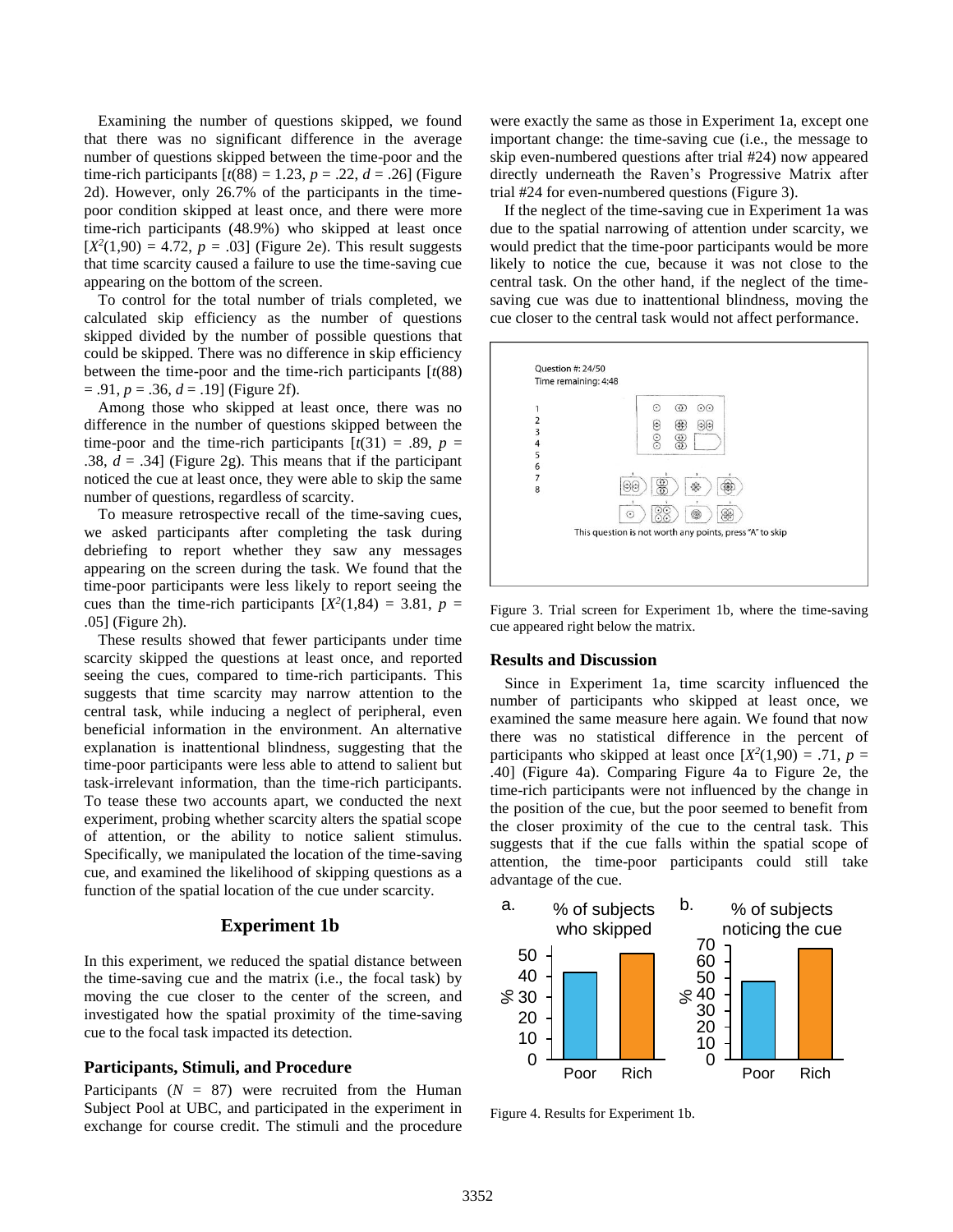During debriefing, the time-poor participants were marginally less likely to report seeing any messages during the task compared to the time-rich participants  $[X^2(1,88)] =$ 3.78,  $p = .05$ ] (Figure 4b). Compared to the time-poor participants in Experiment 1a (34% reported noticing the cue), the closer proximity seemed to provide a large benefit to the time-poor participants in Experiment 1b (48% reported noticing the cue). These results support the account that scarcity narrows spatial attention to the focal task.

## **Experiment 1c**

To further explore the boundary condition of the spatial narrowing effect of scarcity, in this experiment we moved the time-saving cue farther away from the focal task, and examined how likely participants were to notice the cue.

## **Participants, Stimuli, and Procedure**

Participants  $(N = 86)$  were recruited from the Human Subject Pool at UBC, and participated in the experiment in exchange for course credit. The stimuli and the procedure were identical to those of Experiment 1a, but this time the time-saving cue appeared in the bottom right corner of the screen (Figure 5), which was even farther away from the focal task than in Experiment 1a.



Figure 5. Trial screen for Experiment 1c, where the time-saving cue appeared far from the matrix, on the bottom right corner of the screen.

## **Results and Discussion**

We found that participants in both conditions failed to take advantage of cue. There was no statistical difference in the percent of participants who skipped at least once  $[X^2(1,90) =$ 1.54,  $p = .21$ ] (Figure 6a). During debriefing, there was no difference in the likelihood to report seeing any messages during the task between the participants in both conditions  $[X^2(1,87) = 2.70, p = .10]$  (Figure 6b). In fact, there was a floor effect in both the time-poor and the time-rich participants in skipping the questions or noticing the cue. This suggests that when the cue was spatially far away from the focal task, participants could not notice the cue, regardless of scarcity.



Figure 6. Results for Experiment 1c.

## **Experiment 2**

Experiments 1a-c showed that time scarcity narrowed attention on the focal task, resulting in the neglect of a timesaving cue which appeared in the peripheral during the experiment. However, in daily life, we do not always have cues in the external environment as reminders for certain actions. Instead, we need to rely on internal cues from memory that need to be activated at the right time to direct actions. For example, in order to pick up groceries on the way home from work, we must remember to turn at the right intersection in order to go to the grocery store. This depends on prospective memory, which is the ability to remember to execute future actions based on previous instructions. Cues for prospective memory are internal, and must be present in mind in order to cue behavior at the right time (Graf, Uttl, & Dixon, 2002; Loftus, 1971). In this experiment, we examined how time scarcity affects prospective memory performance.

## **Participants**

Participants  $(N = 90)$  were recruited from the Human Subject Pool at UBC and completed the study in exchange for course credit.

## **Stimuli and Procedure**

Participants were asked to solve the same set of 50 Raven's Progressive Matrices used in Experiments 1a-c. As before, participants were randomly assigned either a small time budget (5 minutes; the time-poor condition), or a large time budget (20 minutes; the time-rich condition). A critical difference in this experiment was that the time-saving cue never appeared in the experiment. Rather, all participants were explicitly instructed at the start of the experiment the following: "Even-numbered questions from number twentyfour on are not worth any points. You can skip these questions without losing any points." This instruction was presented on paper to participants to read, and the experimenter also read through these instructions with each participant to maximize the comprehension of the instruction. As before, the question number and remaining time appeared in the top-left corner of the screen, and the keys available for the participants to press were listed on the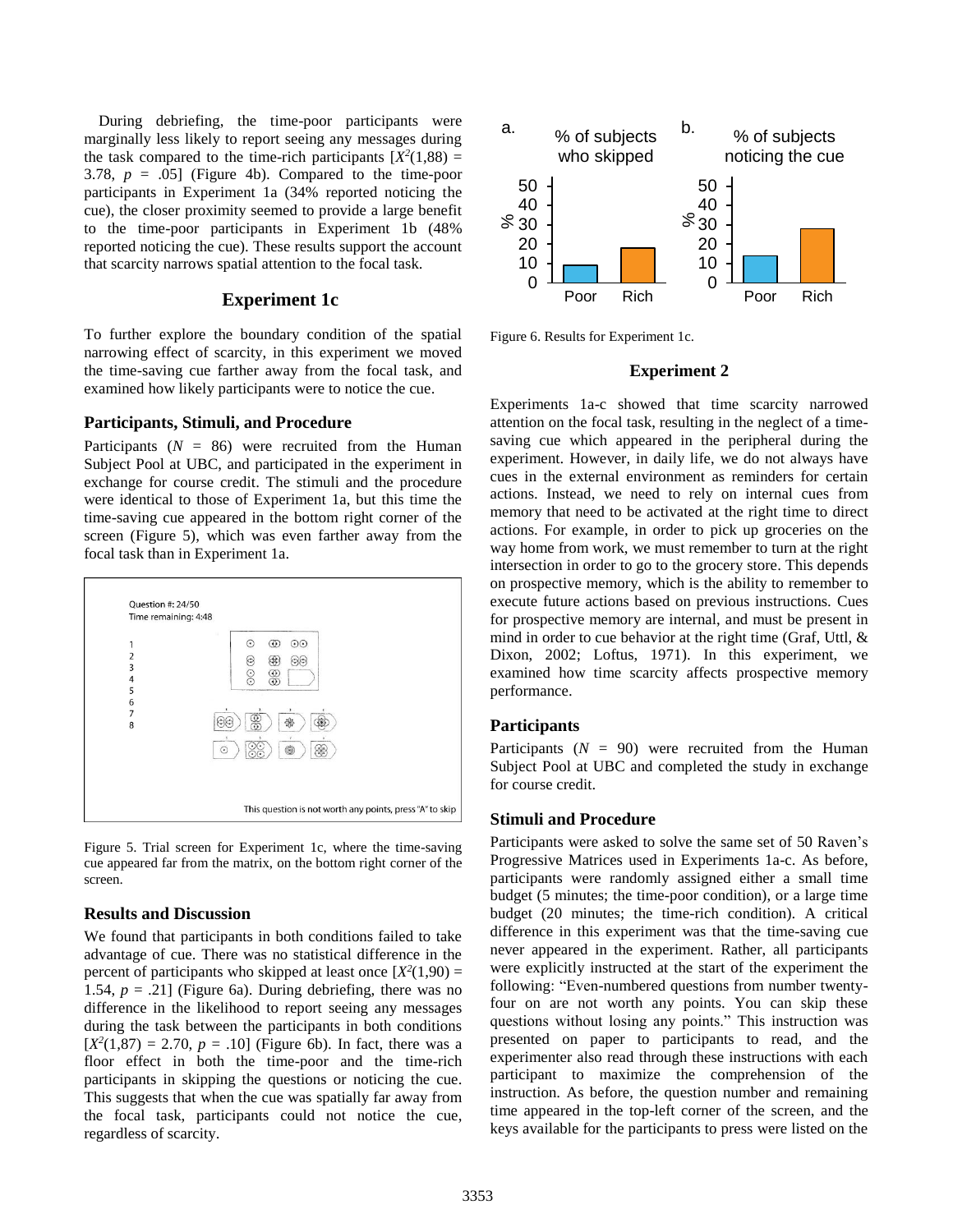left side of the screen. Note that now the "A (skip)" key is listed among the available keys and was listed for every single question (Figure 7). There were no visual cues during the experiment to remind participants which questions they were allowed to skip. Thus, participants needed to remember to use the opportunity to skip when the applicable questions were reached.



Figure 7. Trial screen for Experiment 2.

## **Results and Discussion**

Participants in the time-poor condition almost unanimously exhausted their time budgets, while participants in the timerich condition usually completed the experiment with some time to spare (Figure 8a). The time-poor participants spent less time solving the Raven's Matrices than the time-rich participants  $[t(88) = 13.33, p < .001, d = 2.81]$ . They also completed significantly fewer trials than the time-rich participants  $[t(88) = 10.14, p < .001, d = 2.14]$  (Figure 8b), and were significantly less accurate  $[t(88) = 2.29, p = .02, d$ = .48] (Figure 8c). When accounting for the total amount of time spent on the task, the time-poor participants scored higher accuracy per minute than time-rich participants [*t*(88)  $= 9.53$ ,  $p < .001$ ,  $d = 2.01$ , suggesting that time scarcity enhancing performance on the focal task.

The time-poor participants on average skipped fewer questions than the time-rich participants  $[t(88) = 2.52, p =$ .01, *d* = .53] (Figure 8d). However, this result is likely driven, at least in part, by the considerably smaller number of questions completed by the time-poor participants. Similarly, we found that fewer time-poor participants skipped at least once compared to the time-rich participants  $[X^2(1,90) = 10.08, p < .01]$  (Figure 8e), but this could be due to the smaller number of possible skips experienced by the time-poor participants. Thus, we examined the skip efficiency defined as the number of questions skipped divided by the number of possible questions that could be skipped experienced by the participant. We found that the time-poor participants were less likely to skip than time-rich participants (two time-poor participants were excluded from this analysis due to failing to reach trial number twentyfour)  $[t(86) = 2.01, p = .05, d = .43]$  (Figure 8f). This finding suggests that time scarcity impairs prospective

memory performance. We should note that among participants who skipped at least once, there was no difference in the number of questions skipped between the time-poor and the time-rich participants  $[t(40) = .59, p =$ .56, *d* = .19] (Figure 8g), or in skip efficiency [*t*(40) = .76, *p*  $= .45, d = .26$ ] (Figure 8h).



Figure 8. Results for Experiment 2. Error bars represent ±1SEM. \**p*<.05, \*\**p*<.01, \*\*\**p*<.001.